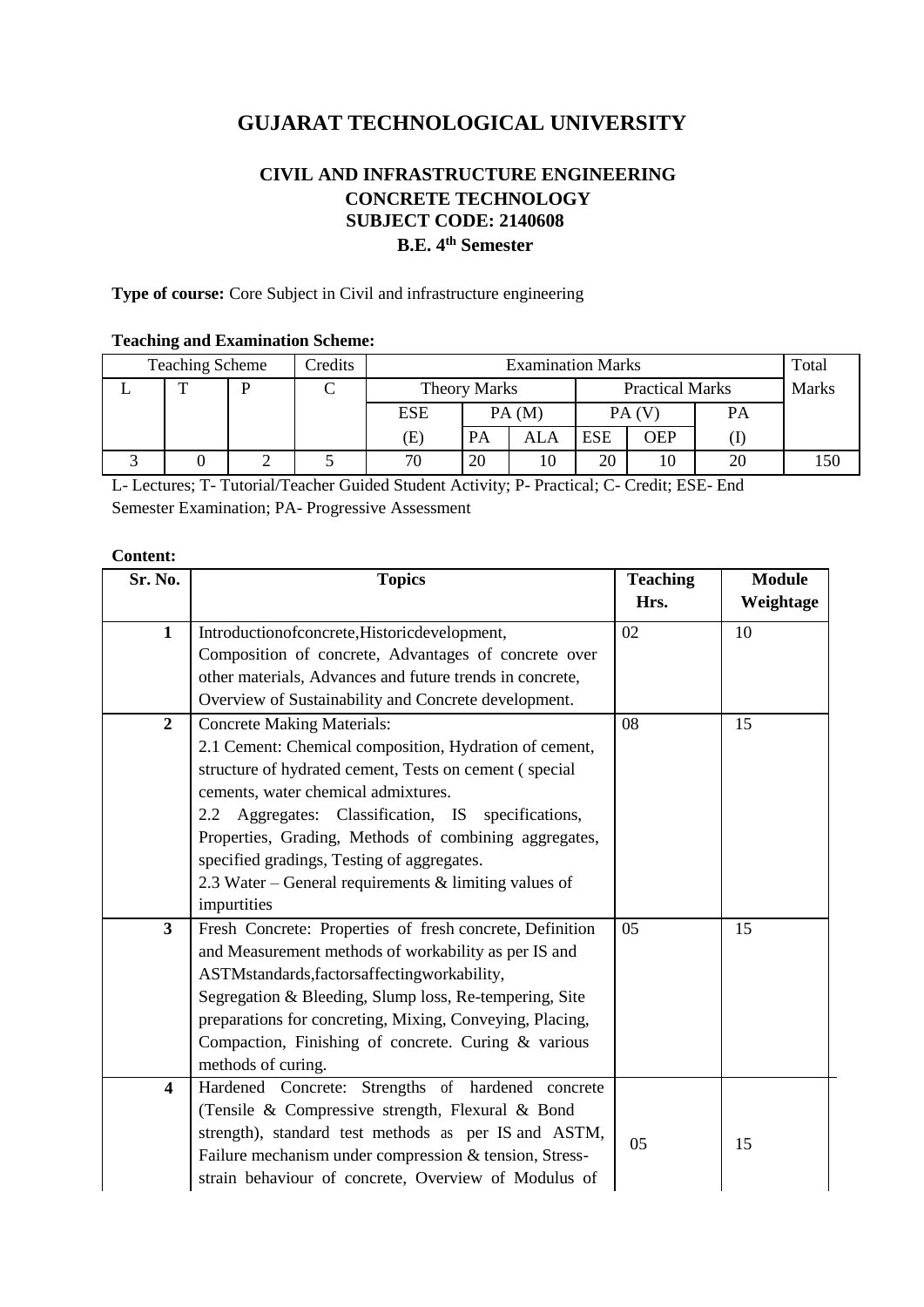|                | elasticity, Dimensional stability - Creep & Shrinkage                                                                                                                                                                                                                                                                                                                                                                                                                                                                                                                  |    |    |
|----------------|------------------------------------------------------------------------------------------------------------------------------------------------------------------------------------------------------------------------------------------------------------------------------------------------------------------------------------------------------------------------------------------------------------------------------------------------------------------------------------------------------------------------------------------------------------------------|----|----|
| 5              | Durability & Permeability of concrete: Causes of<br>deterioration in concrete and durability problems, Factors<br>affecting durability, Transport mechanism of gases &<br>fluids in concrete, Cracking & causes of cracking,<br>Carbonation induced & corrosion induced cracking,<br>Alkali-aggregate reaction, Degradation by freeze & thaw,<br>Sulphate attack, Durability under sea-water (marine<br>environment).                                                                                                                                                  | 07 | 15 |
| 6              | Mix design of Concrete: Principles of concrete mix design,<br>Parameters and factors influencing mix design, Indian<br>Standard methods of mix design, Acceptability criteria,<br>variability of results, Various provisions of IS code for<br>sound concrete.                                                                                                                                                                                                                                                                                                         | 05 | 10 |
| $\overline{7}$ | Special concrete and Concreting methods: advanced<br>cement based composites, Fibre reinforced concrete,<br>Polymer modified concrete, Self-compacting concrete,<br>Light weight concrete, High strength concrete, Light-<br>weight & heavy weight concrete, High volume fly ash<br>concrete.<br>Special concreting methods: Pumped concrete, Ready mix<br>concrete, Under-water concreting, Hot & cold weather<br>concreting, Precast concrete.                                                                                                                       | 04 | 10 |
| 8              | Miscellaneous Topics:<br>Non-Destructive testing of concrete – Introduction to<br>Destructive, semi-destructive & Non-destructive testing<br>methodology, Problems faced during Non-destructive<br>evaluation, Test methods like Rebound Hammer test,<br>Ultra-sonic pulse velocity, Penetration tests, Pull out tests.<br>Overview of Fracture Mechanics - Origin of fracture<br>mechanics, Understanding the quassi-brittle nature of<br>concrete, Failure of concrete under low stress, Micro-<br>cracking, crack propagation, stress concentration at<br>openings. | 03 | 10 |

#### **Suggested Specification table with Marks (Theory):**

| 00                                  |         | $\sim$  |         |         |  |  |  |
|-------------------------------------|---------|---------|---------|---------|--|--|--|
| <b>Distribution of Theory Marks</b> |         |         |         |         |  |  |  |
| R Level                             | J Level | A Level | N Level | E Level |  |  |  |
|                                     |         |         |         |         |  |  |  |

### **Legends: R: Remembrance; U: Understanding; A: Application, N: Analyze and E: Evaluate and above Levels (Revised Bloom's Taxonomy)**

Note: This specification table shall be treated as a general guideline for students and teachers. The actual distribution of marks in the question paper may vary slightly from above table